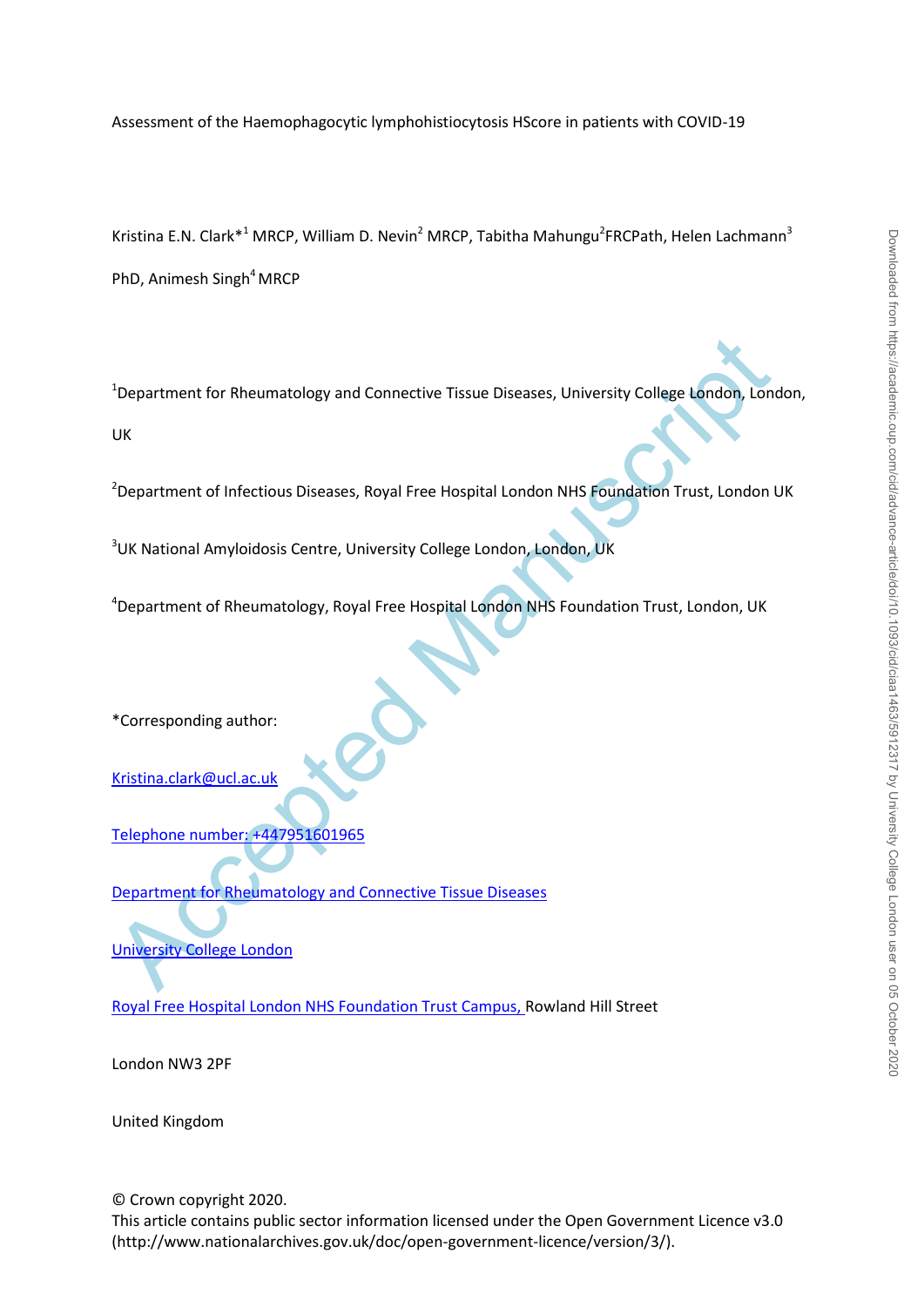# **Abstract**

The clinical manifestation of moderate to severe COVID-19 has parallels to secondary haemophagocytic lymphohistiocytosis (HLH) both clinically and based on molecular inflammatory response. We found no evidence to support the utility of risk stratifying COVID-19 patients using risk scoring methodology designed for HLH.

Treated Manuscript Keywords: HLH, COVID-19, HScore, cytokine storm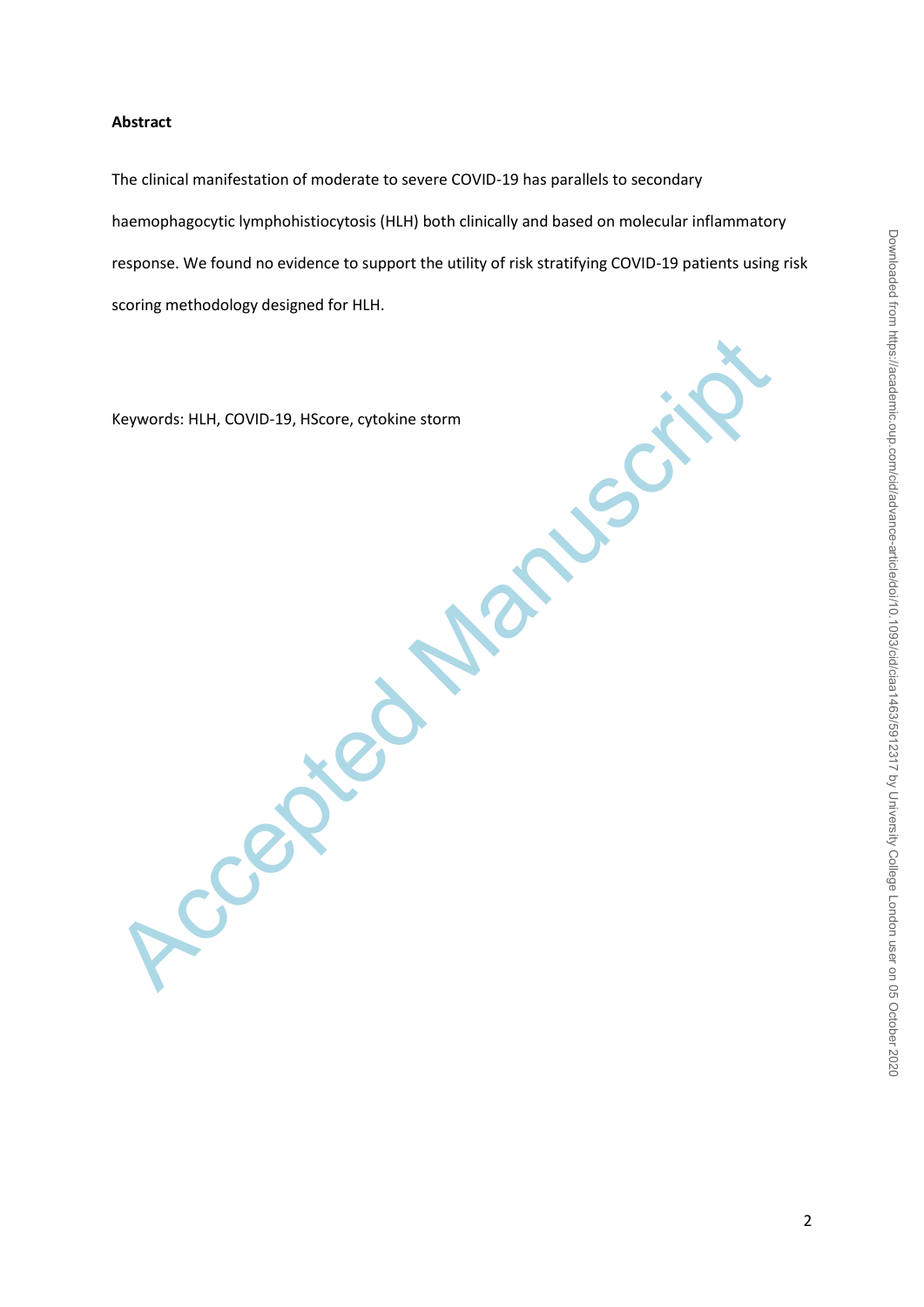#### **Introduction**

Secondary haemophagocytic lymphohistiocytosis (HLH) is a rare hyperinflammatory syndrome characterized by hypercytokinaemia with multiorgan failure. Recent literature suggests that patients with severe COVID-19 are at risk of developing a severe inflammatory response, known as a cytokine storm[1]. The resulting cytokine profile has been reported as sharing similarities with HLH (including increased MCP1, TNF-α and IL-2). High levels of IL-6 have been associated with a worse outcome in these patients, as have high ferritin concentrations [2, 3].

increased MCP1, TNF-a and IL-2). High levels of IL-6 have been associated with a worse outcome<br>these patients, as have high ferritin concentrations [2, 3].<br>Viral infections are established as recognized triggers of HLH, an Viral infections are established as recognized triggers of HLH, and account for about 35% of cases in adults [4]. Diagnosis is through identifying characteristic features, including the presence of laboratory abnormalities (with probability of the condition increasing with number of cytopaenias, raised ferritin, raised transaminases, low fibrinogen and high triglycerides), hepatosplenomegaly and fever >39°C. A validated risk calculator known as the HScore [5] is used to identify those patients with a high probability of a diagnosis of HLH. In non-COVID-19 situations, the HScore carries a diagnostic sensitivity of 90%, and specificity of 79% for HLH [6]. This probability is used to drive the decision to initiate immunosuppressive therapy in HLH. Treatment has evolved to include targeted cytokine inhibition, namely IL-1 blockade with anakinra and IL-6 receptor blockade with tocilizumab [2, 7]. Even with appropriate immunosuppressive treatment HLH has a high mortality (up to 80%) [8].

During the current Sars-CoV-2 pandemic, there has been urgency in the development of therapeutic trials investigating potential mechanisms of controlling moderate to severe presentations. This has included anti-viral and immunosuppressive options. Possible detrimental effects of immunosuppression in patients with a new active viral disease include impaired immunity and viral clearance, and increased severity of illness. These concerns have led to caution in using broad immunosuppression in COVID-19, which may be ameliorated by the use of agents targeting specific pathways [2]. Given the parallel in cytokine profile between HLH and COVID-19, it has been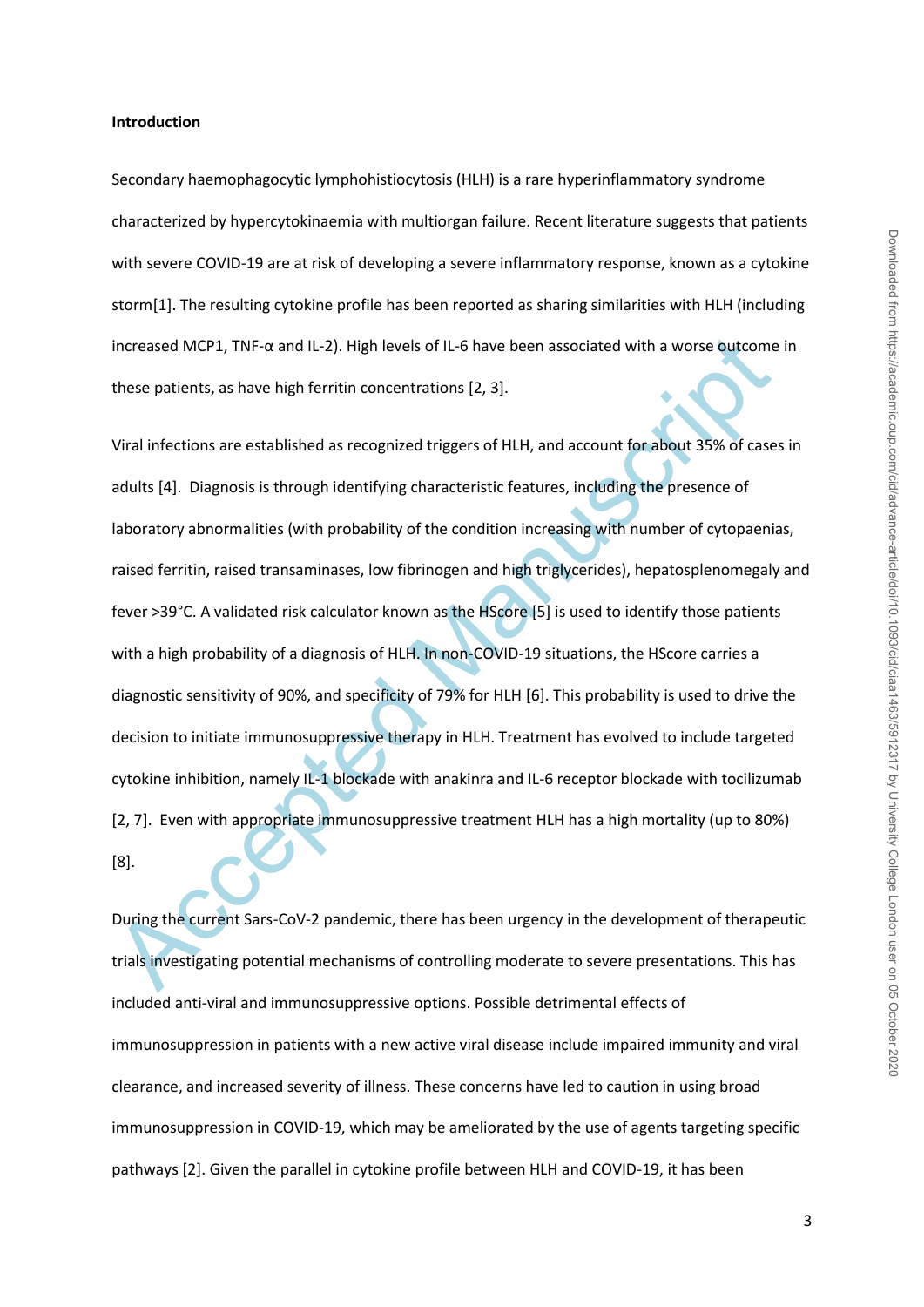suggested that utilizing the HScore may help identify those patients with the most severe disease, and heightened inflammatory state, who may be more likely to benefit from immunosuppression [7]. One case review has highlighted that ferritin alone is unlikely to help identify those patients with high HScores [9].

Our aim was to establish he whether HScore is a useful tool in risk stratifying patients admitted to our central London teaching hospital with COVID-19, given the suggested similarities with HLH, in order to help identify those who may benefit from a similar treatment approach.

#### **Methods**

our central London teaching hospital with COVID-19, given the suggested similarities with HLH, is<br>order to help identify those who may benefit from a similar treatment approach,<br>**Methods**<br>We retrospectively reviewed all 15 We retrospectively reviewed all 152 SARS-Cov-2 PCR positive (on nasopharyngeal swab) cases admitted to a central London teaching hospital between 16<sup>th</sup>-25<sup>th</sup> March 2020 to establish whether they met the criteria for HLH using the HScore. We also compared results for patients that were admitted to the ICU compared to those that were managed on the inpatient ward, and compared those that had died with survivors.

Statistical significance was assessed using Mann-Whitney U test, and Chi-squared test for categorical comparisons.

#### **Results**

Of the 152 patients, 105 were male. Median age of admission was 68 (IQR 53-82 years)

31 patients were admitted to the intensive care unit (ICU), and 28 died (seven in the ICU). Ferritin values were available for 106 patients. The median ferritin was 1015 mcg/l (interquartile range (IQR) 529.75-2399.5mcg/l). The median CRP was 98 mg/l (IQR 41-167mg/l). 10 patients developed cytopaenia in two lineages. 18 patients had known underlying immunosuppression prior to admission. 2 patients had documented evidence of organomegaly (one patient with hepatomegaly, and one patient with splenomegaly). In both cases, organomegaly was present prior to the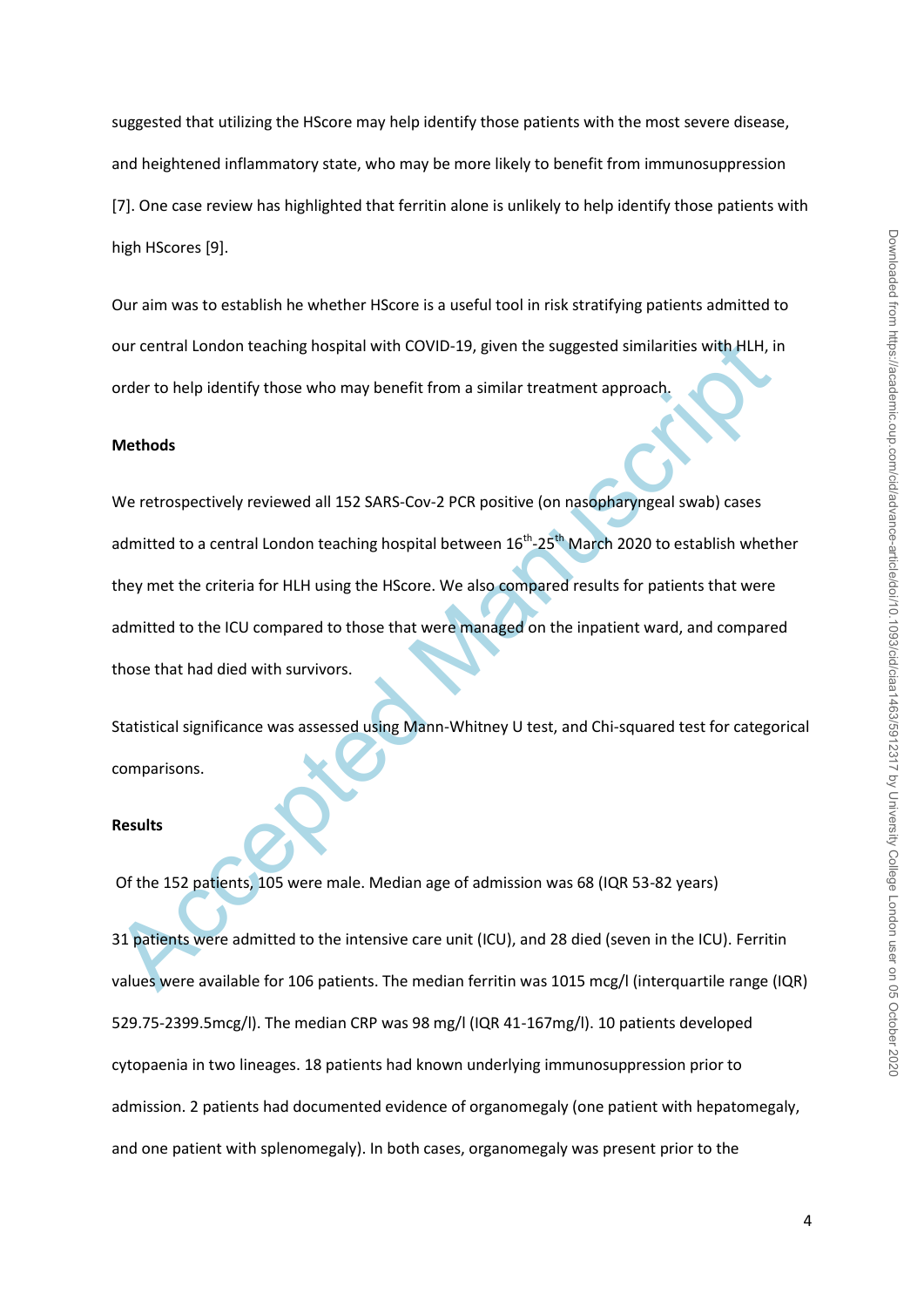development of COVID-19. No bone marrow biopsies were collected. The median recorded temperature at the height of illness was 38.4°C (IQR 37.5-38.8°C). The median HScore was 52 (IQR 19-61), with a median percentage risk of HLH of 0.078% (IQR 0.01-0.133%). In terms of those at higher risk of developing HLH, 10 patients had a greater than 5% risk, and six patients had a greater than 10% risk. The highest HScore recorded was 182, with an associated 71% risk of HLH. We found no correlation between increasing age and HScore. There was also no correlation between

ferritin concentration and age.

Those patients admitted to ICU demonstrated a significantly higher ferritin (median 2399mcg/l vs 854mcg/l for non-ICU, p<0.001 using Mann-Whitney U test) and HScore (median risk 0.67% vs 0.03% for non-ICU, p<0.00001) compared with non-ICU patients. There was no significant difference in the distribution of immunosuppressed patients in those that were admitted to ICU compared to those with ward-based care (p=0.67). There were no significant differences in ferritin or HScore between all survivors and non-survivors.

## **Discussion**

We found no correlation between increasing age and HScore. There was also no correlation between<br>Ferritin concentration and age.<br>Those patients admitted to ICU demonstrated a significantly higher ferritin (median 2399mcg/l From our results, we have found no evidence to support the utility of the HScore in risk stratification in COVID-19. Although patients admitted to ICU did have a significantly higher HScore, the overall percentage risk was very low (median HLH risk 0.078%), and did not approach the diagnostic threshold for HLH in the vast majority. Whilst our results do not contradict the notion that hyperinflammation may contribute to poor outcomes in COVID-19, it is important not to assume the same inflammatory processes underlie HLH and COVID-19 without sufficient evidence. Our data suggest that decisions about treatment cannot be directly borrowed from HLH scoring.

The role of immunosuppression in the therapeutic arsenal against COVID-19 is currently unclear and will rely on pooled prospective data and careful assessment of patient characteristics and point in disease course. Case series do suggest that there is potential benefit in COVID-19 from similar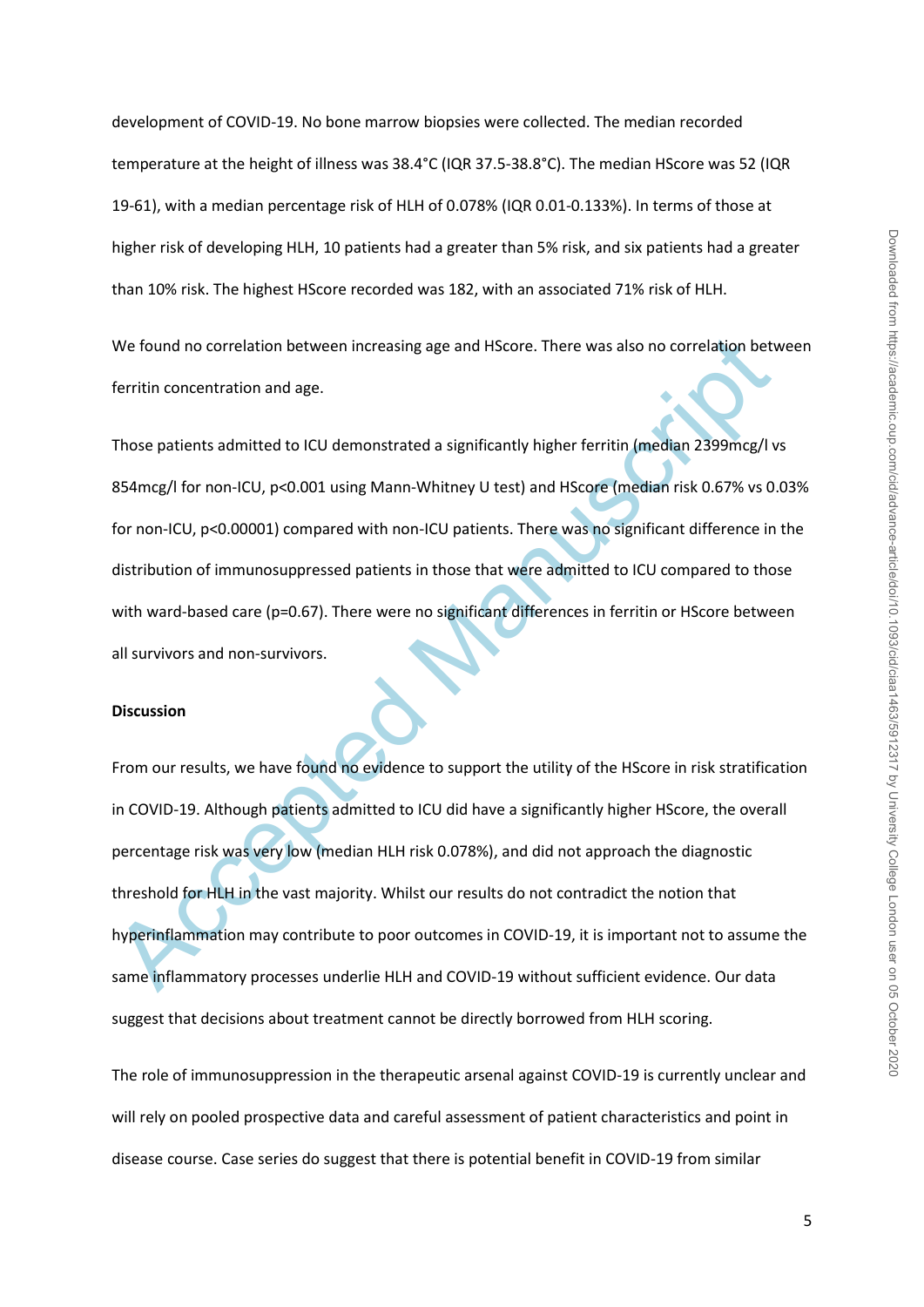treatment approaches to HLH. In light of a recent clinical trial, dexamethasone is now approved for all hospitalized patients in the United Kingdom requiring oxygen therapy [10]. Anakinra has shown to have benefit in the intravenous form in both moderate and severe patients [11], especially given its safety in concomitant bacterial infections [12]. The effectiveness of tocilizumab is being assessed in a randomised placebo-controlled trial in patients with severe pneumonitis (COVACTA https://clinicaltrials.gov/ct2/show/NCT04320615). We did not find that the HScore reliably discriminated between those requiring ICU, nor those at risk of death. So far, immunosuppressive therapy trials in COVID-19 have been directed at those with severe disease. Therefore, if the HScore cannot reliably discriminate those likely to die, or who will require higher level care, it is unlikely to be useful to identify those who will benefit from this treatment approach.

Acceptional and Service Photonic Locations). We do not involve that the ristole remove<br>discriminated between those requiring ICU, nor those at risk of death. So far, immunosuppressive<br>therapy trials in COVID-19 have been d The current pandemic of Sars-CoV-2 has highlighted the life-threatening effects of severe hyperinflammation. Although parallels can be drawn from other disease processes, our results emphasise that the current risk assessment tool for HLH, the HScore, does not identify those patients with COVID-19 most at risk of requiring higher levels of care, or at risk of deterioration and death. Therefore this tool does not have a place in the assessment of patients with SARS-Cov-2.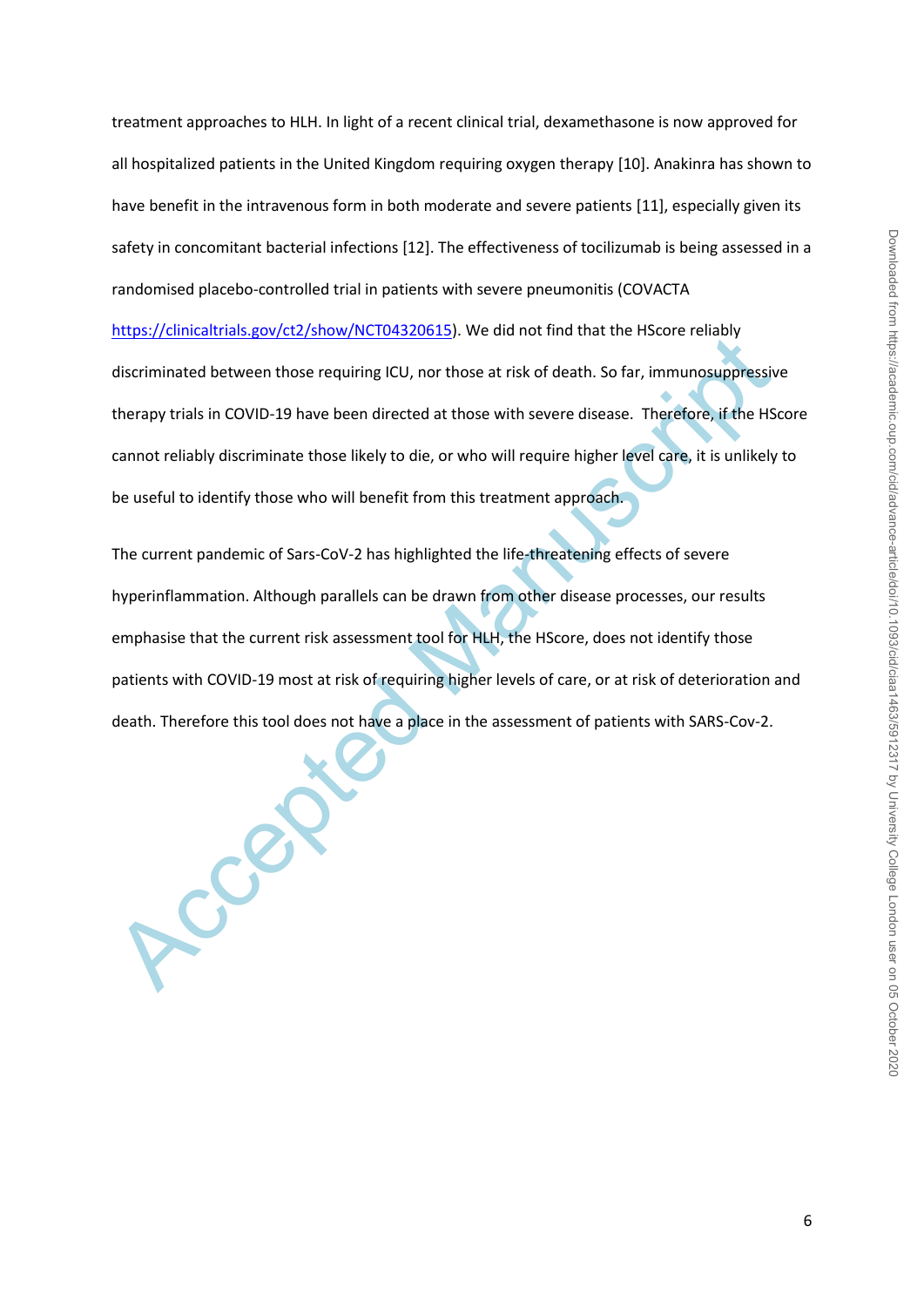# **Potential Conflicts of Interest**

H.L. reports grants and personal fees from SOBI and Novartis, outside the submitted work. All other authors have no potential conflicts of interest.

Located Manuscri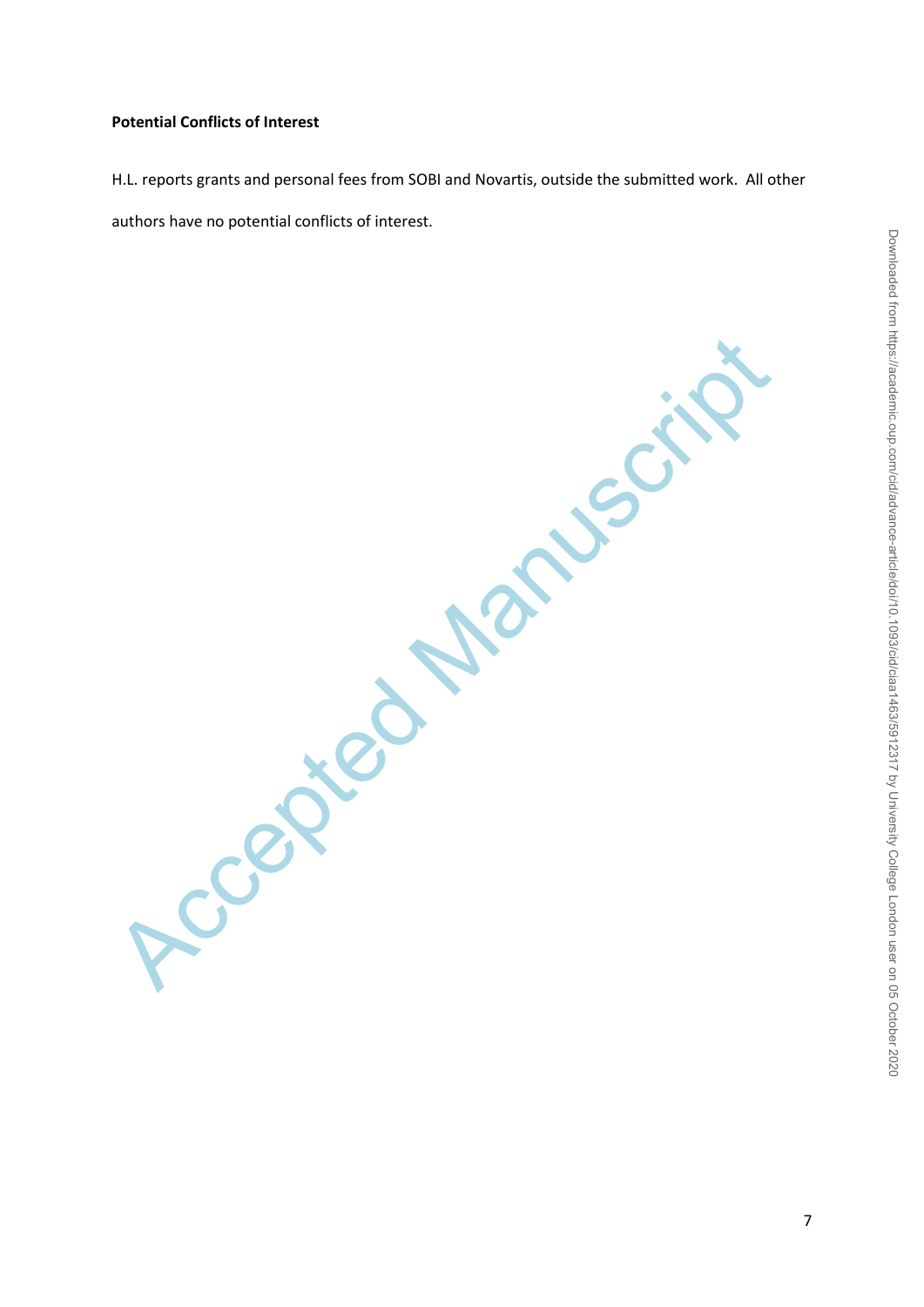### **References**

- 1. Zhou F, Yu T, Du R, et al. Clinical course and risk factors for mortality of adult inpatients with COVID-19 in Wuhan, China: a retrospective cohort study. Lancet (London, England) **2020**; 395(10229): 1054-62.
- 2. Zhang C, Wu Z, Li JW, Zhao H, Wang GQ. The cytokine release syndrome (CRS) of severe COVID-19 and Interleukin-6 receptor (IL-6R) antagonist Tocilizumab may be the key to reduce the mortality. Int J Antimicrob Agents **2020**: 105954.
- 3. Chen G, Wu D, Guo W, et al. Clinical and immunological features of severe and moderate coronavirus disease 2019. The Journal of clinical investigation **2020**.
- 4. Ramos-Casals M, Brito-Zeron P, Lopez-Guillermo A, Khamashta MA, Bosch X. Adult haemophagocytic syndrome. Lancet (London, England) **2014**; 383(9927): 1503-16.
- 5. Fardet L, Galicier L, Lambotte O, et al. Development and validation of the HScore, a score for the diagnosis of reactive hemophagocytic syndrome. Arthritis & rheumatology (Hoboken, NJ) **2014**; 66(9): 2613-20.
- 6. Debaugnies F, Mahadeb B, Ferster A, et al. Performances of the H-Score for Diagnosis of Hemophagocytic Lymphohistiocytosis in Adult and Pediatric Patients. Am J Clin Pathol **2016**; 145(6): 862-70.
- 7. Mehta P, McAuley DF, Brown M, Sanchez E, Tattersall RS, Manson JJ. COVID-19: consider cytokine storm syndromes and immunosuppression. Lancet (London, England) **2020**; 395(10229): 1033-4.
- 8. Hutchinson M, Tattersall RS, Manson JJ. Haemophagocytic lymphohisticytosis-an underrecognized hyperinflammatory syndrome. Rheumatology (Oxford, England) **2019**; 58(Suppl 6): vi23-vi30.
- 9. Leverenz DL, Tarrant TK. Is the HScore useful in COVID-19? Lancet (London, England) **2020**; 395(10236): e83.
- 10. Horby P, Lim WS, Emberson JR, et al. Dexamethasone in Hospitalized Patients with Covid-19 - Preliminary Report. The New England journal of medicine **2020**.
- 11. Cavalli G, De Luca G, Campochiaro C, et al. Interleukin-1 blockade with high-dose anakinra in patients with COVID-19, acute respiratory distress syndrome, and hyperinflammation: a retrospective cohort study. The Lancet Rheumatology **2020**.
- 4.<br>
Ramos-Casals M, Brito-Zeron P, Lopez-Guillermo A, Khamashta MA, Bosch X. Adult<br>
herenophagocyitc syndrome. Lancet (London, England) 2014; 383(9927): 1503-16.<br>
Fardet L, Galicier L, Lambotte O, et al. Development and va 12. Shakoory B, Carcillo JA, Chatham WW, et al. Interleukin-1 Receptor Blockade Is Associated With Reduced Mortality in Sepsis Patients With Features of Macrophage Activation Syndrome: Reanalysis of a Prior Phase III Trial. Crit Care Med **2016**; 44(2): 275-81.